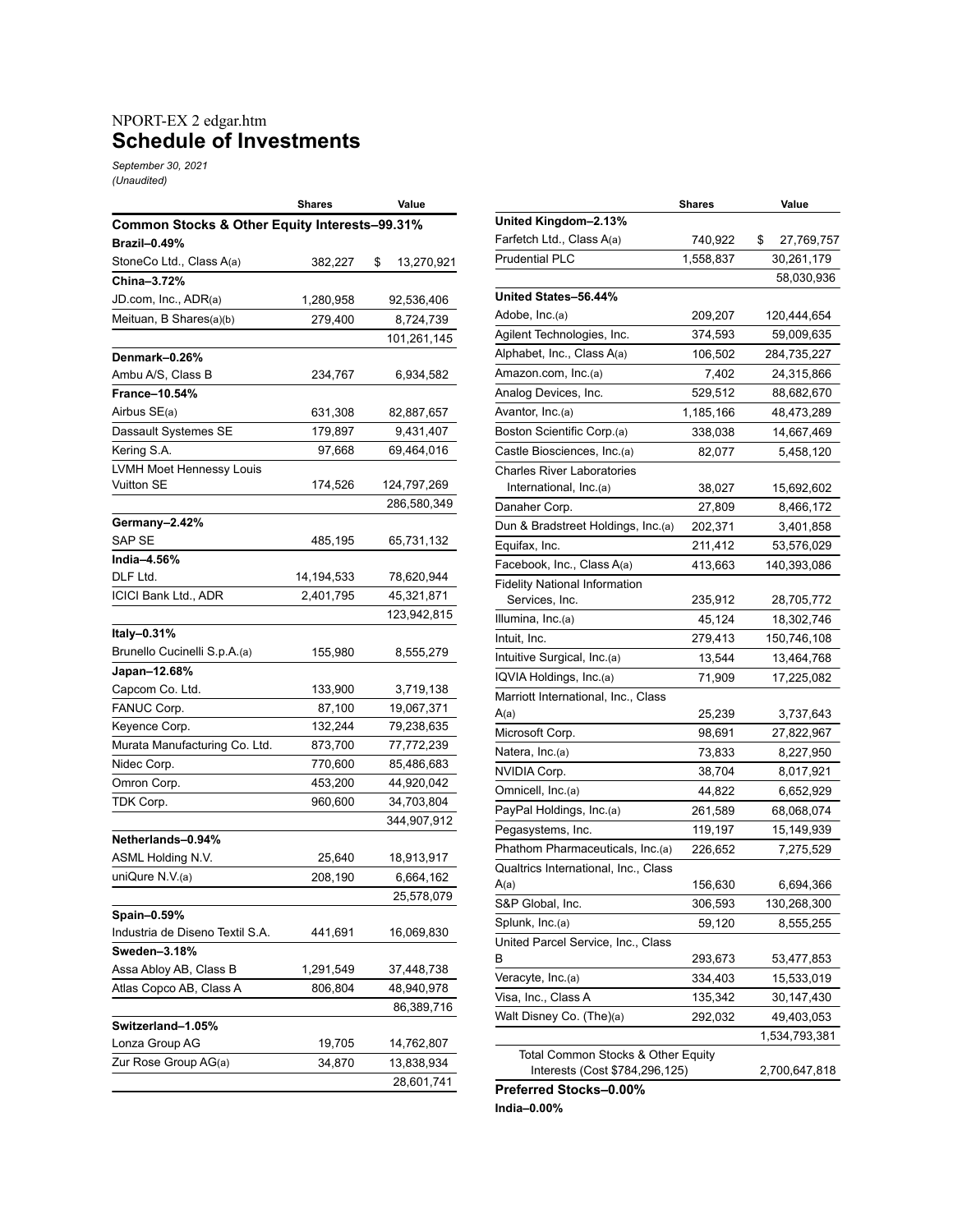| Zee Entertainment Enterprises    |           |           |
|----------------------------------|-----------|-----------|
| Ltd., 6.00%, Pfd.                |           |           |
| (Cost \$0)                       | 4,053,320 | 111,944   |
| Money Market Funds-0.50%         |           |           |
| Invesco Government & Agency      |           |           |
| Portfolio, Institutional Class,  |           |           |
| $0.03%$ (c)(d)                   | 4,725,460 | 4,725,460 |
| Invesco Liquid Assets Portfolio, |           |           |
| Institutional Class, 0.01%(c)(d) | 3.373.979 | 3.375.329 |

See accompanying notes which are an integral part of this schedule.

**Invesco V.I. Global Fund**

| <b>Money Market Funds-(continued)</b><br>Invesco Treasury Portfolio,<br>Institutional Class, 0.01%(c)(d) 5.400.526<br>S<br><b>Total Money Market Funds (Cost</b><br>\$13,501,315)<br>13,501,315<br>TOTAI INVESTMENTS IN SECURITIES-<br>99.81% (Cost \$797,797,440)<br>2,714,261,077 | Value     |  |  |
|-------------------------------------------------------------------------------------------------------------------------------------------------------------------------------------------------------------------------------------------------------------------------------------|-----------|--|--|
|                                                                                                                                                                                                                                                                                     |           |  |  |
|                                                                                                                                                                                                                                                                                     |           |  |  |
|                                                                                                                                                                                                                                                                                     | 5,400,526 |  |  |
|                                                                                                                                                                                                                                                                                     |           |  |  |
|                                                                                                                                                                                                                                                                                     |           |  |  |
|                                                                                                                                                                                                                                                                                     |           |  |  |
|                                                                                                                                                                                                                                                                                     |           |  |  |
| OTHER ASSETS LESS LIABILITIES-                                                                                                                                                                                                                                                      |           |  |  |
| 0.19%<br>5.085.456                                                                                                                                                                                                                                                                  |           |  |  |
| \$2,719,346,533<br><b>NET ASSETS-100.00%</b>                                                                                                                                                                                                                                        |           |  |  |

Investment Abbreviations:

ADR – American Depositary Receipt

Pfd. – Preferred

Notes to Schedule of Investments:

- (a) Non-income producing security.
- (b) Security purchased or received in a transaction exempt from registration under the Securities Act of 1933, as amended (the "1933 Act"). The security may be resold pursuant to an exemption from registration under the 1933 Act, typically to qualified institutional buyers. The value of this security at September 30, 2021 represented less than 1% of the Fund's Net Assets.
- (c) Affiliated issuer. The issuer and/or the Fund is a wholly-owned subsidiary of Invesco Ltd., or is affiliated by having an investment adviser that is under common control of Invesco Ltd. The table below shows the Fund's transactions in, and earnings from, its investments in affiliates for the nine months ended September 30, 2021.

|                    | Value<br><b>December</b><br>31, 2020 | <b>Purchases</b><br>at Cost | <b>Proceeds</b><br>from Sales | Change in<br><b>Unrealized</b><br>Appreciation | Realized<br>Gain | Value<br>September<br>30, 2021 | <b>Dividend</b><br>Income |
|--------------------|--------------------------------------|-----------------------------|-------------------------------|------------------------------------------------|------------------|--------------------------------|---------------------------|
| <b>Investments</b> |                                      |                             |                               |                                                |                  |                                |                           |
| in Affiliated      |                                      |                             |                               |                                                |                  |                                |                           |
| <b>Money</b>       |                                      |                             |                               |                                                |                  |                                |                           |
| <b>Market</b>      |                                      |                             |                               |                                                |                  |                                |                           |
| Funds:             |                                      |                             |                               |                                                |                  |                                |                           |
| Invesco            |                                      |                             |                               |                                                |                  |                                |                           |
| Government         |                                      |                             |                               |                                                |                  |                                |                           |
| & Agency           |                                      |                             |                               |                                                |                  |                                |                           |
| Portfolio,         |                                      |                             |                               |                                                |                  |                                |                           |
| Institutional      |                                      |                             |                               |                                                |                  |                                |                           |
| Class              | \$1,723,917                          | \$74,877,641                | $$$ (71,876,098)              | \$<br>$\overline{\phantom{a}}$                 | \$-              | \$4,725,460                    | \$563                     |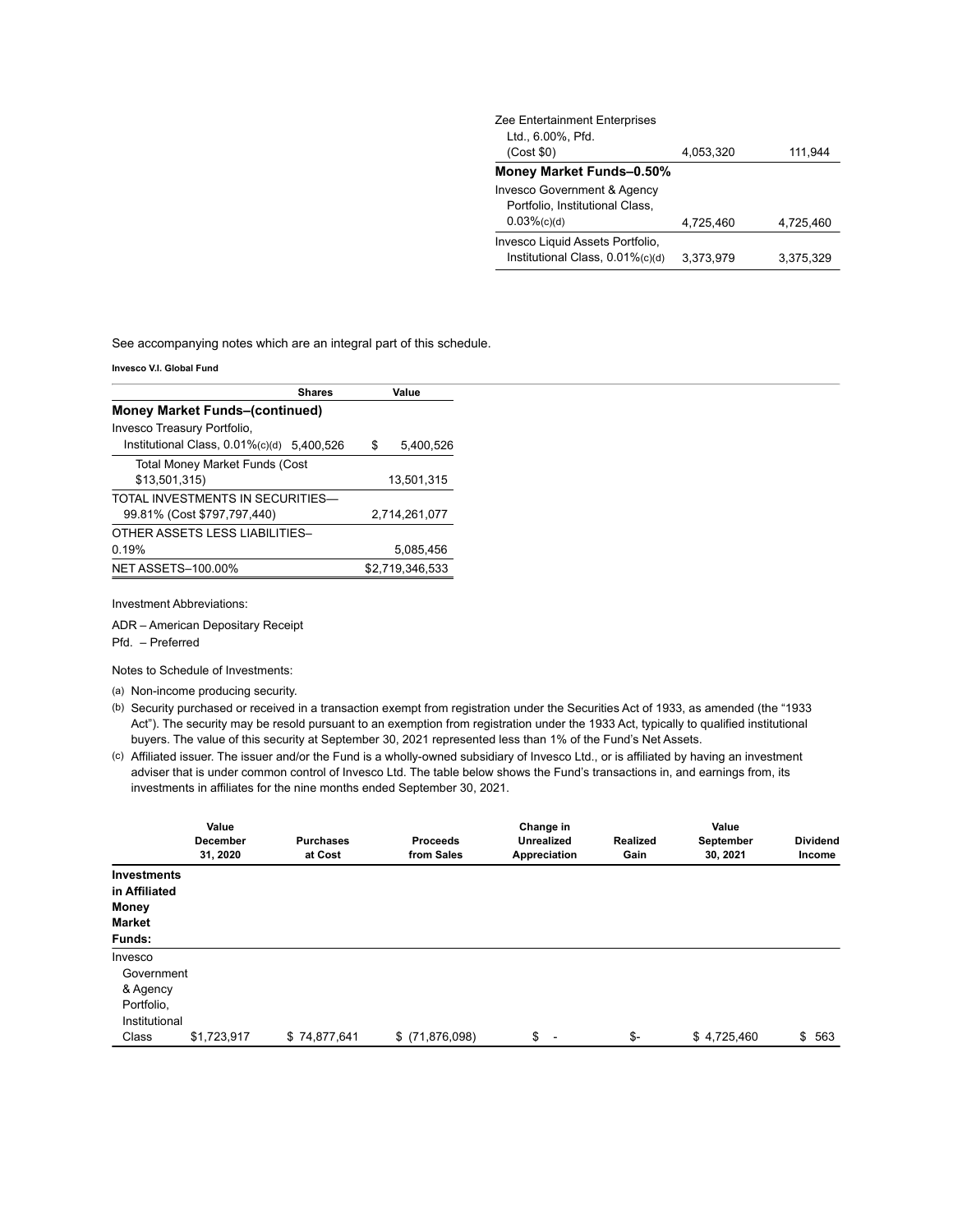| Invesco       |             |               |                 |                          |     |              |         |
|---------------|-------------|---------------|-----------------|--------------------------|-----|--------------|---------|
| Liquid        |             |               |                 |                          |     |              |         |
| Assets        |             |               |                 |                          |     |              |         |
| Portfolio,    |             |               |                 |                          |     |              |         |
| Institutional |             |               |                 |                          |     |              |         |
| Class         | 1,231,011   | 53,335,715    | (51, 191, 520)  | 123                      |     | 3,375,329    | 218     |
| Invesco       |             |               |                 |                          |     |              |         |
| Treasury      |             |               |                 |                          |     |              |         |
| Portfolio,    |             |               |                 |                          |     |              |         |
| Institutional |             |               |                 |                          |     |              |         |
| Class         | 1,970,192   | 85,574,446    | (82, 144, 112)  | $\overline{\phantom{a}}$ |     | 5,400,526    | 235     |
| Total         | \$4,925,120 | \$213,787,802 | \$(205,211,730) | \$123                    | \$- | \$13,501,315 | \$1,016 |

(d) The rate shown is the 7-day SEC standardized yield as of September 30, 2021.

The valuation policy and a listing of other significant accounting policies are available in the most recent shareholder report.

**See accompanying notes which are an integral part of this schedule.**

**Invesco V.I. Global Fund**

## **Notes to Quarterly Schedule of Portfolio Holdings**

*September 30, 2021 (Unaudited)*

## **NOTE 1—Additional Valuation Information**

Generally Accepted Accounting Principles ("GAAP") defines fair value as the price that would be received to sell an asset or paid to transfer a liability in an orderly transaction between market participants at the measurement date, under current market conditions. GAAP establishes a hierarchy that prioritizes the inputs to valuation methods, giving the highest priority to readily available unadjusted quoted prices in an active market for identical assets (Level 1) and the lowest priority to significant unobservable inputs (Level 3), generally when market prices are not readily available or are unreliable. Based on the valuation inputs, the securities or other investments are tiered into one of three levels. Changes in valuation methods may result in transfers in or out of an investment's assigned level:

Level 1 – Prices are determined using quoted prices in an active market for identical assets.

Level 2 – Prices are determined using other significant observable inputs. Observable inputs are inputs that other market participants may use in pricing a security. These may include quoted prices for similar securities, interest rates, prepayment speeds, credit risk, yield curves, loss severities, default rates, discount rates, volatilities and others.